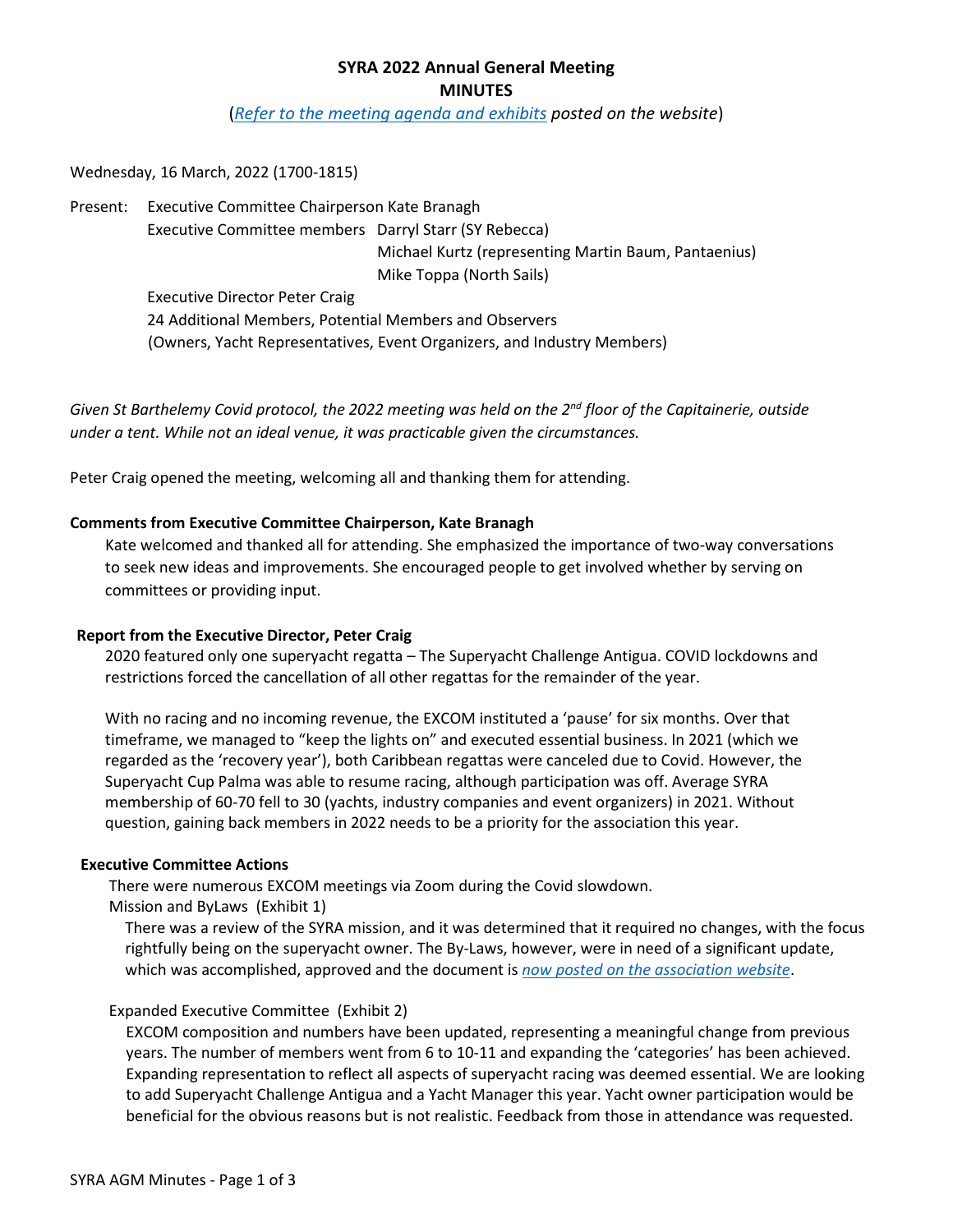### Membership (Exhibit 3a & 3b)

Two meaningful changes were recommended and approved to the dues structure. 'Small companies' dues are now at 1 100€ (half the previous fee) with the goal of increasing industry company participation to 15- 20.

In 2022 we debuted the 'Individual Membership' category. The goal here is to achieve broader participation with professional sailors and other individuals who are involved in superyacht racing. They will be joining our first member Jeff Beneville. Very small companies could also get involved with the SYRA though this initiative. Any success here will require effort by the current membership and EXCOM.

Reference Exhibit 3a for details on the dues structure and projected revenue of 108 000€ with 64 total members.

# **Sanctioned Regattas and Regatta Participation** *The 2022 Calendar and Regatta Links are poste[d](https://superyra.org/superyacht-regattas/)*

- The 2022 racing season got underway with the Superyacht Challenge Antigua, a successful regatta with nine entries.
- The St Barths Bucket is underway with 30 entries, including a 3-yacht J Class which will have two W/L races on Thursday.
- All systems are go for Superyacht Cup Palma, with 11-12 confirmed entries at this date and 3-4 more possible with a J Class presence. It was noted by Kate Branagh that no Bucket yachts were entered to that point.
- The YCCS recently announced a new sponsor (Giorgio Armani) and entries. Five Southern Wind yachts will again be participating in a 'rendezvous' but will not be racing. Our intent is to meet with SW in Porto Cervo and explore the possibility of Corinthian Spirit racing in future.
- Safe Harbor Race Weekend debuted in Newport last August (55 boats) and featured a standalone superyacht class with eight entries. Early indications suggest another superyacht class this year.
- Ibiza JoySail also debuted in 2021 with four yachts. Nacho Postigo (in attendance) mentioned that they expect 8-9 yachts in 2022.

# **10-Year Participation Study (Exhibit 4)**

A noticeable trend is the decrease in the number of unique superyachts racing. Unsure whether this is significant or perhaps Covid related, but it bears watching. Prior to Covid, it was recognized that there no longer were there a handful of yachts participating in 4-5 regattas a year. It is very rare to find any yacht participating in more than 2 events.

### **Membership (Exhibit 5)**

For 2022 new and retuning members now total nearly 40.

Regaining pre-pandemic members is one of the 2022 goals and the EXCOM will be reviewing and hopefully using marketing materials in this endeavor.

# **Safe Racing – THE Top Priority (Exhibit 6)**

Safe racing has been and always will be the top priority for the association. The Appendix SY, range finders and other racecourse protocols remain effective for racecourse safety, but the focus needs to shift back to onboard safety. This was one of the primary reasons the SYRA was formed over ten years ago. Former P2 captain Jonathan Kline's manual is on the association web site *[Racing Safety Manual – SYRA](https://superyra.org/racing-safety-manual/)  [\(superyra.org\)](https://superyra.org/racing-safety-manual/)* and is well worth reading for all captains and crews.

Copies of the SYRA booklet, which features the Appendix SY and changes to the RRS with case studies was provided with your AGM packet and is always available on the web site: *[SYRA-Racing-Rules-Booklet](https://superyra.org/wp-content/uploads/2022/01/SYRA-Racing-Rules-Booklet-Version-7.0_May_2021.pdf)*. There have been very few changes made to the Appendix SY in recent years.

In the past there has been a superyacht rules seminar at the Bucket. Jim Capron was not on site this year, but we intend to resume this session in 2023.